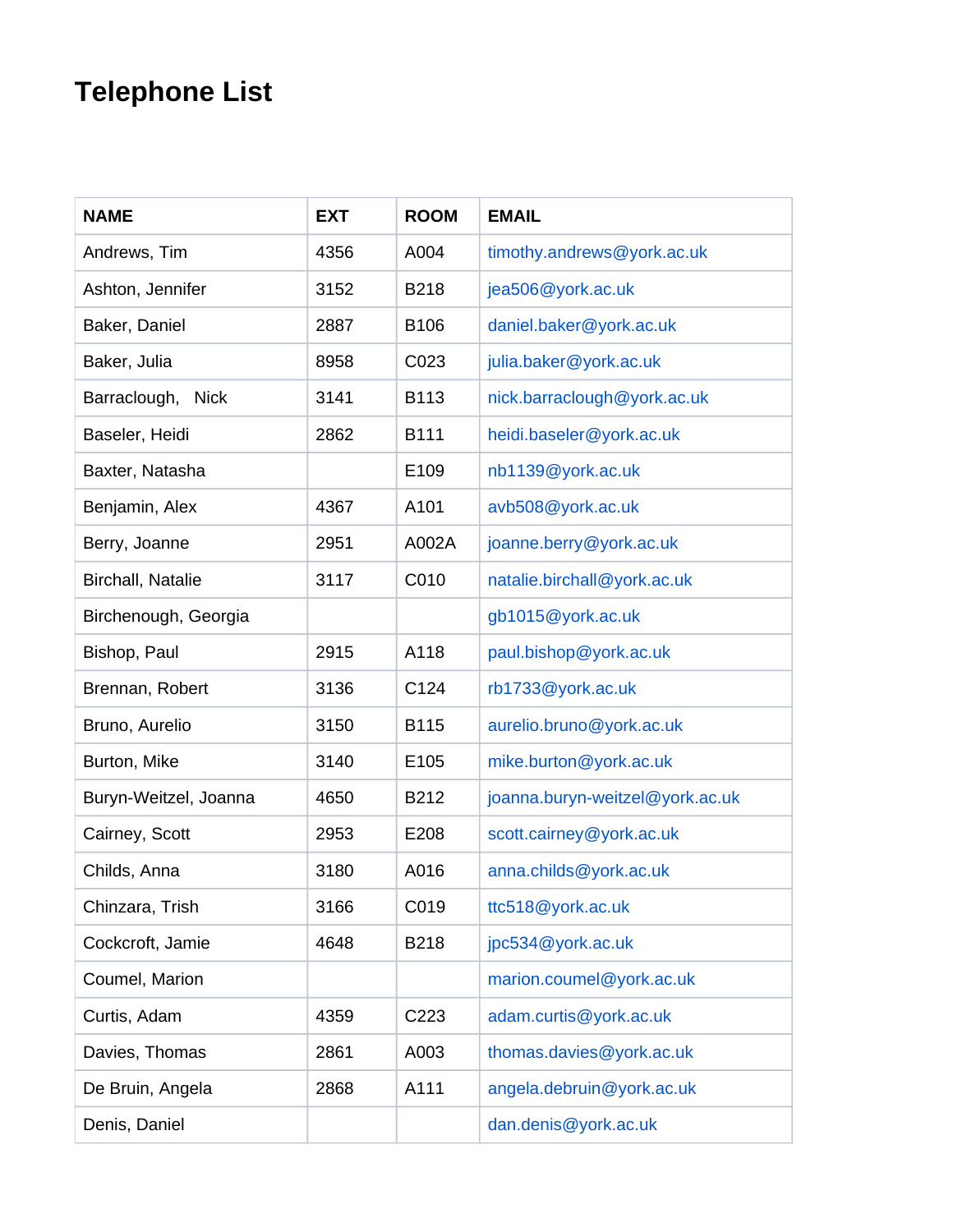| Dudley, Rob                    |        |                  | rob.dudley@york.ac.uk              |
|--------------------------------|--------|------------------|------------------------------------|
| <b>EEG Lab</b>                 |        | B114             |                                    |
| Eggleston, Adam                |        | C124             | adam.eggleston@york.ac.uk          |
| Eisenhauer, Susanne            | 2928   | E006             | susanne.eisenhauer@york.ac.uk      |
| English, Erin                  | 7613   | <b>YNiC</b>      | ee728@york.ac.uk                   |
| Evans, Karla                   | 4601   | B219             | karla.evans@york.ac.uk             |
| Feng, Xinran                   | 2876   | E104             | xf724@york.ac.uk                   |
| Flockton, Josephine            |        | B102             | jrf521@york.ac.uk                  |
| Forster, Melanie               | 3295   | C220             | melanie.forster@york.ac.uk         |
| Fothergill, Karin              | 8143   | <b>BS/237</b>    | karin.fothergill@york.ac.uk        |
| Foxwell, Matthew               | 4649   | A105             | mjf544@york.ac.uk                  |
| Freebury, Kelly                | 2952   | C021             | kelly.freebury@york.ac.uk          |
| Garcia De Soria Bazan,<br>Mari | 8142   | <b>BS/234</b>    | mari.garciadesoriabazan@york.ac.uk |
| Gaskell, Gareth                | 3187   | E209             | gareth.gaskell@york.ac.uk          |
| Gavrilla, Nicoleta             |        | C013             | nicoleta.gavrilla@york.ac.uk       |
| Geangu, Elena                  | 2865   | <b>B003</b>      | elena.geangu@york.ac.uk            |
| Gennari, Silvia                | 2877   | C225             | silvia.gennari@york.ac.uk          |
| George, Karisha                | 2935   | A112             | karisha.k.george@york.ac.uk        |
| Goebel, Silke                  | 2872   | C <sub>107</sub> | silke.goebel@york.ac.uk            |
| Gonzalez Alam, Tirso           | 2928   | E006             | tirso.gonzalez.alam@york.ac.uk     |
| Gouws, Andre                   | 435327 | <b>YNIC</b>      | andre.gouws@ynic.york.ac.uk        |
| Green, Marc                    | 3180   | A016             | marc.green@york.ac.uk              |
| Greener, Emily                 | 3189   | C010             | emily.greener@york.ac.uk           |
| Guttesen, Anna                 | 3166   | C018             | aavs500@york.ac.uk                 |
| Hanif, Naveen                  |        | C010             | nh1103@york.ac.uk                  |
| Hansford, Kirralise            |        | C018             | kh1474@york.ac.uk                  |
| Harrington, Marcus             |        | C222             | marcus.harrington@york.ac.uk       |
| Hartley, Tom                   | 2903   | C125             | tom.hartley@york.ac.uk             |
| Hayiou-Thomas,<br>Emma         | 4360   | C102             | emma.hayiou-thomas@york.ac.uk      |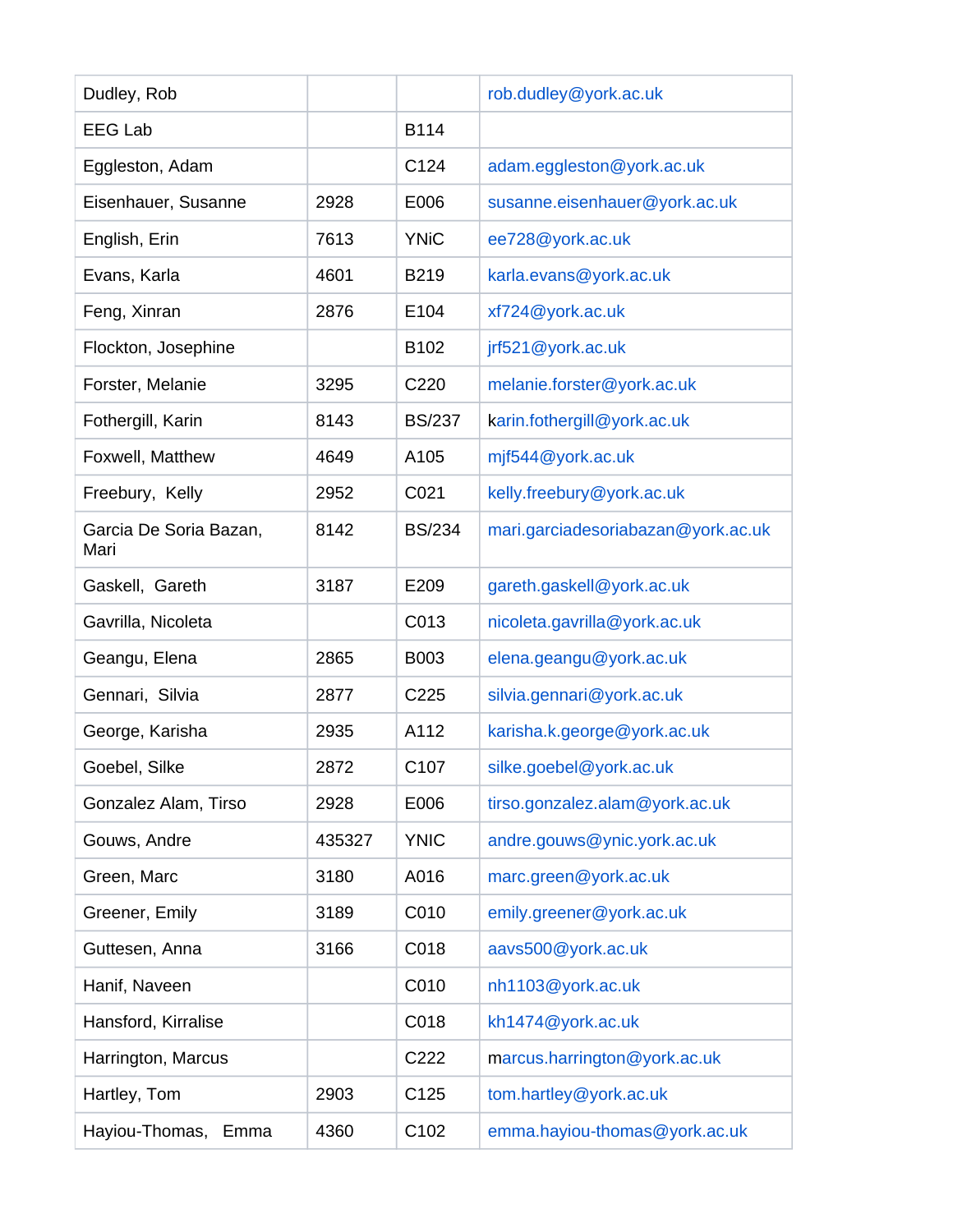| Henderson, Lisa           | 4362 | E210          | lisa-marie.henderson@york.ac.uk    |
|---------------------------|------|---------------|------------------------------------|
| Hensel, Vicki             | 4327 | C020          | vicki.hensel@york.ac.uk            |
| Heywood-Everett, Edward   | 3158 | C118          | edhe500@york.ac.uk                 |
| Hickey, Amanda            | 3168 | A109          | ajh650@york.ac.uk                  |
| Hobson, Hannah            | 3142 | <b>B005</b>   | hannah.hobson@york.ac.uk           |
| Holden, Eve               | 2867 | A105          | eeh532@york.ac.uk                  |
| Horner, Aidan             | 4603 | E207          | aidan.horner@york.ac.uk            |
| Horwitz, Anna             |      | C018          | aeh581@york.ac.uk                  |
| House, Bailey             | 2879 | <b>B001b</b>  | bailey.house@york.ac.uk            |
| Humpston, Clara           | 1042 | C119          | clara.humpston@york.ac.uk          |
| Hunter, Tom               | 2953 | E208          | tjh554@york.ac.uk                  |
| Jackson, Emma             |      | E104          | ejj515@york.ac.uk                  |
| Jackson, Rebecca          |      |               | rebecca.jackson@york.ac.uk         |
| Jefferies, Beth           | 4368 | E007          | beth.jefferies@york.ac.uk          |
| Jenkins, Rob              | 3144 | E106          | rob.jenkins@york.ac,uk             |
| Kelly, Leah               | 2909 | B102          | lgk504@york.ac.uk                  |
| Khan, Maria               |      | C013          | maria.khan@york.ac.uk              |
| Knapper, Charlotte        |      | <b>B009</b>   | cvk502@york.ac.uk                  |
| Knight, Ruth              | 2909 | B102          | rea513@york.ac.uk                  |
| Knight, Sarah             | 4355 | C203          | sarah.knight3@york.ac.uk           |
| Konu, Delali              | 3177 | E009          | dk743@york.ac.uk                   |
| Krieger-Redwood, Katya    | 2928 | E006          | katya.krieger-redwood@york.ac.uk   |
| Kyle-Davidson, Cameron    | 4649 | B214          | cameron.kyle-davidson@york.ac.uk   |
| Lahiff, Nicole            | 4510 | B213          | njl515@york.ac.uk                  |
| Lam, Noel                 |      | C018          | nl672@york.ac.uk                   |
| Laycock, Aaron            |      | E009          | al1345@york.ac.uk                  |
| Lecture Theatre           | 4361 | B020          |                                    |
| Lee, Yujin                | 8145 | <b>BS/239</b> | yujin.lee@york.ac.uk               |
| Lindley Baron-Cohen, Kate |      |               | kate.lindleybaron-cohen@york.ac.uk |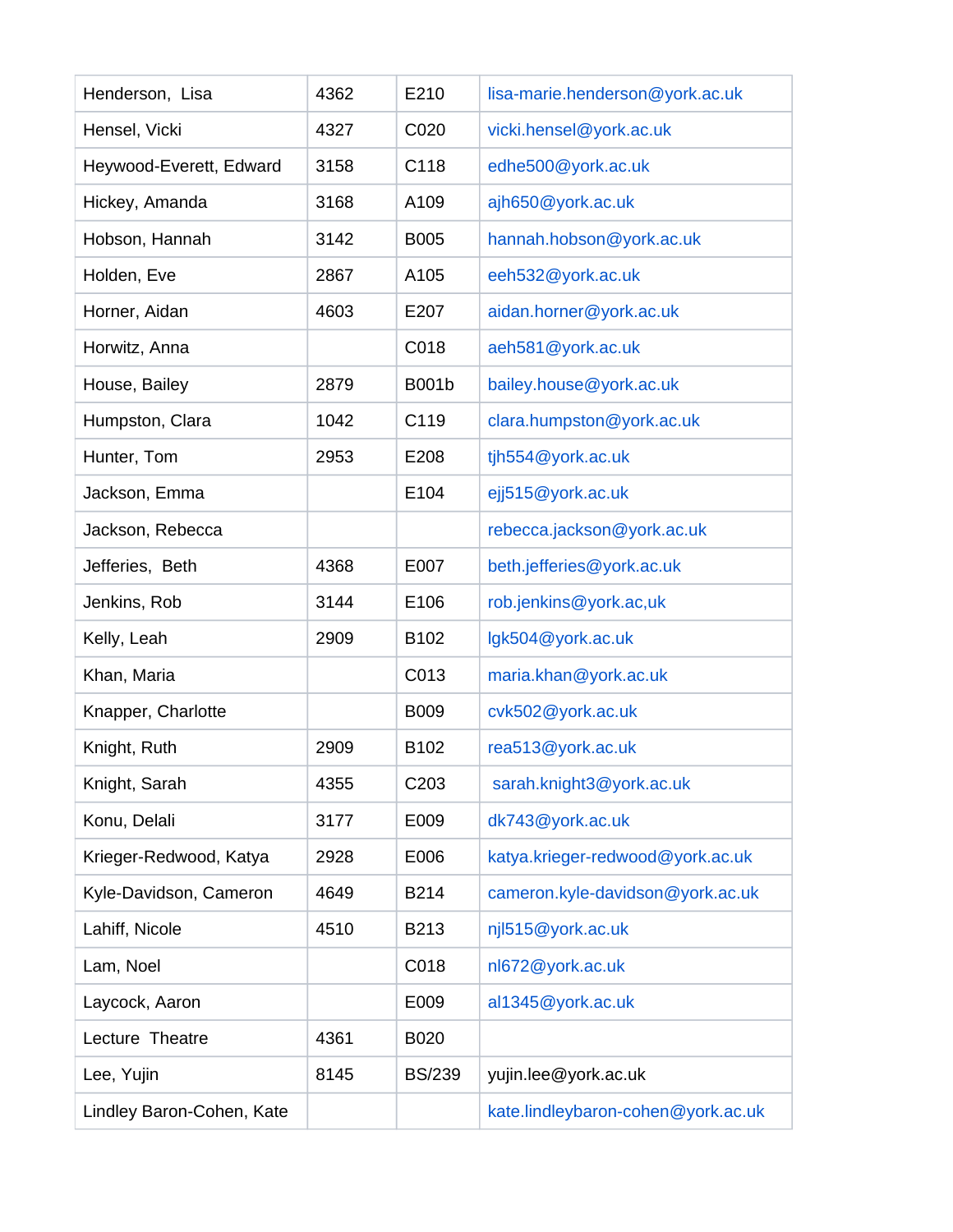| Lowndes, Rebecca            | 435343 | <b>YNiC</b>      | rebecca.lowndes@york.ac.uk           |
|-----------------------------|--------|------------------|--------------------------------------|
| Madden, Emily               |        | C118             | evm517@york.ac.uk                    |
| Mair, Ali                   | 2902   | C217             | ali.mair@york.ac.uk                  |
| Mak, Matthew                | 2863   | C223             | matthew.mak@york.ac.uk               |
| Marinova, Daniela           |        | A103             | dm1270@york.ac.uk                    |
| Marshall, Sophie            |        | <b>B009</b>      | smm558@york.ac.uk                    |
| Martin, Joel                |        | A103             | joel.martin@york.ac.uk               |
| Martinez Cedillo, Priscilla | 8142   | <b>BS/234</b>    | priscilla.martinezcedillo@york.ac.uk |
| Mattys, Sven                | 3145   | C <sub>105</sub> | sven.mattys@york.ac.uk               |
| Mayhew, Jackie              | 5346   | <b>YNiC</b>      | jackie.mayhew@york.ac.uk             |
| McCall, Cade                | 2866   | C226             | cade.mccall@york.ac.uk               |
| McKean, Bryony              | 3136   | C124             | bm901@york.ac.uk                     |
| McKeown, Bronte             | 3177   | E009             | bronte.mckeown@york.ac.uk            |
| McNab, Fiona                | 2874   | C227             | fiona.mcnab@york.ac.uk               |
| Meekings, Sophie            |        | C203             | sophie.meekings@york.ac.uk           |
| <b>Meeting Room</b>         | 2914   | C108             |                                      |
| Meins, Liz                  | 4602   | B217             | elizabeth.meins@york.ac.uk           |
| Mepham, Alex                | 3186   | C018             | am205@york.ac.uk                     |
| Morland, Tony               | 2860   | B107             | antony.morland@york.ac.uk            |
| Morland, Tony               | 437941 | <b>YNiC</b>      |                                      |
| Munns, Lydia                |        | C018             | Im2016@york.ac.uk                    |
| Noad, Kira                  | 3166   | C019             | kn689@york.ac.uk                     |
| Oliveira, Catia             | 4649   | A105             | cmfo500@york.ac.uk                   |
| Olivier, Juliana            | 3186   | C018             | jlo509@york.ac.uk                    |
| Olsson, Maja Amanda         | 2953   | E208             | mao516@york.ac.uk                    |
| Over, Harriet               | 2906   | C <sub>103</sub> | harriet.over@york.ac.uk              |
| PC Lab                      | 4354   | A203             |                                      |
| Phillips, Gavin             | 3174   | <b>B205</b>      | gavin.phillips@york.ac.uk            |
| Pike, Alex                  |        |                  | alex.pike@york.ac.uk                 |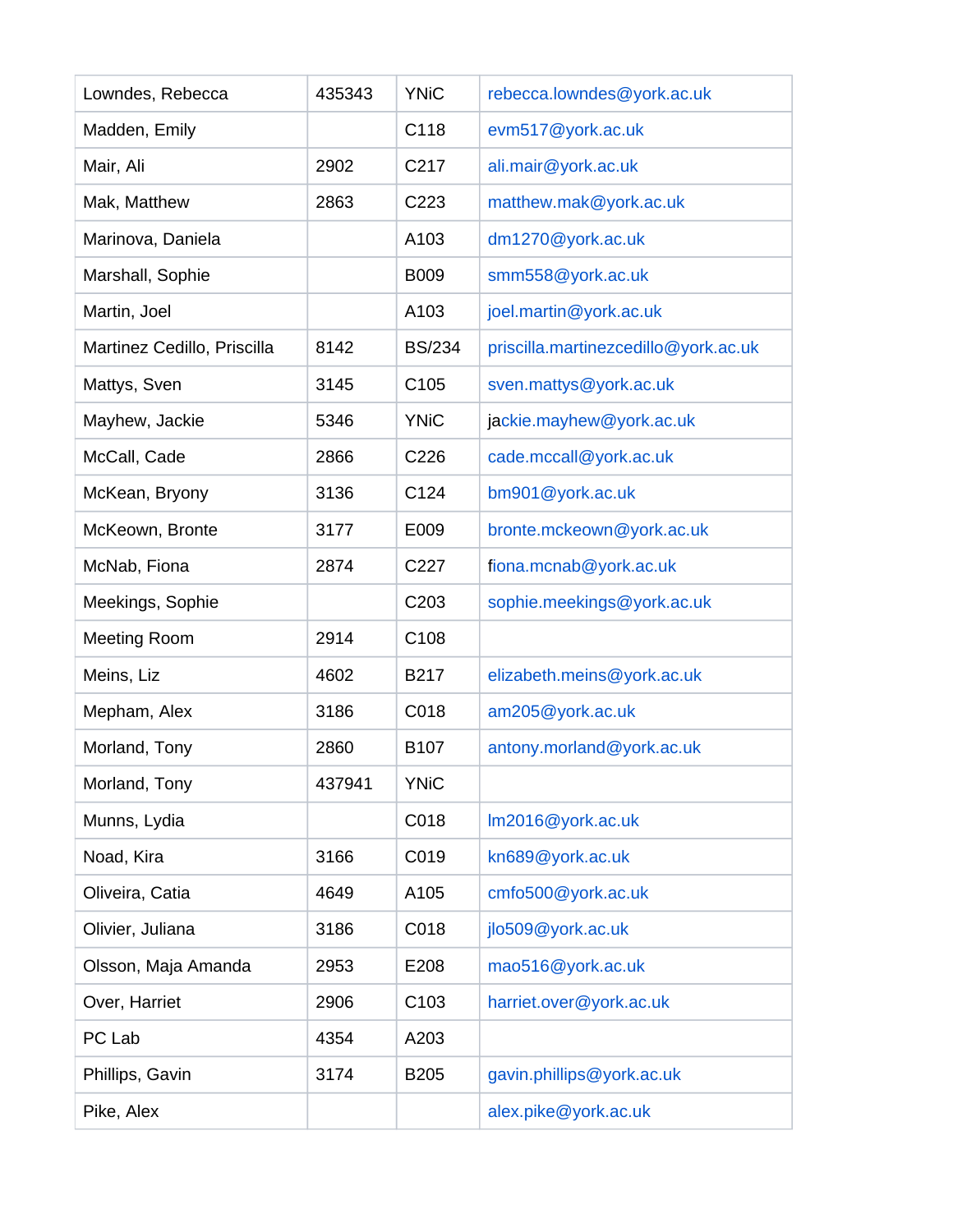| Pitcher, David         | 2864 | B109        | david.pitcher@york.ac.uk     |
|------------------------|------|-------------|------------------------------|
| Preston, Catherine     | 2910 | B221        | catherine.preston@york.ac.uk |
| Qarooni, Rana          | 3177 | E109        | rq540@york.ac.uk             |
| Quinlan, Phillip       | 3135 | <b>B117</b> | philip.quinlan@york.ac.uk    |
| Quinn, Bee             |      | B102        | bpaq500@york.ac.uk           |
| Quinn, Sally           | 3655 | A107        | sally.quinn@york.ac.uk       |
| Raat, Emma             | 4649 | B214        | emr554@york.ac.uk            |
| Rakusen, Lyndon        | 4649 | <b>B214</b> | lyndon.rakusen@york.ac.uk    |
| Ravleva, Gabriela      | 3166 | C019        | gir504@york.ac.uk            |
| Reception (Psychology) | 3190 | C/010A      |                              |
| Reid, Alex             | 2878 | A005        | alex.reid@york.ac.uk         |
| Rogers, Dan            |      | C019        | dr737@york.ac.uk             |
| Rogish, Miles          | 3295 | C220        | miles.rogish@york.ac.uk      |
| Satish, Akul           |      | <b>B218</b> | akul.satish@york.ac.uk       |
| Scott, Martin          | 2937 | C018        | martin.scott@york.ac.uk      |
| Searle, Lydia          |      | E109        | lb1210@york.ac.uk            |
| Segala, Federico       |      | B102        | fgs502@york.ac.uk            |
| Seminar Room           | 3175 | A102        | $\overline{a}$               |
| Seminar Room           | 3169 | A104        |                              |
| Seminar Room           | 4352 | A106        |                              |
| Seminar<br>Room        | 3163 | B002        |                              |
| Seminar Room           | 3192 | B101        |                              |
| Seminar Room           | 2933 | C003        |                              |
| Seminar Room           | 2950 | <b>B202</b> |                              |
| Seminar Room           | 2912 | <b>B204</b> |                              |
| Shao, Ximing           | 2873 | E011        | xs1019@york.ac.uk            |
| Skype Room             | 3194 | <b>B210</b> |                              |
| Sleep Lab              | 4369 | C207        |                              |
| Slocombe, Katie        | 2905 | <b>B201</b> | katie.slocombe@york.ac.uk    |